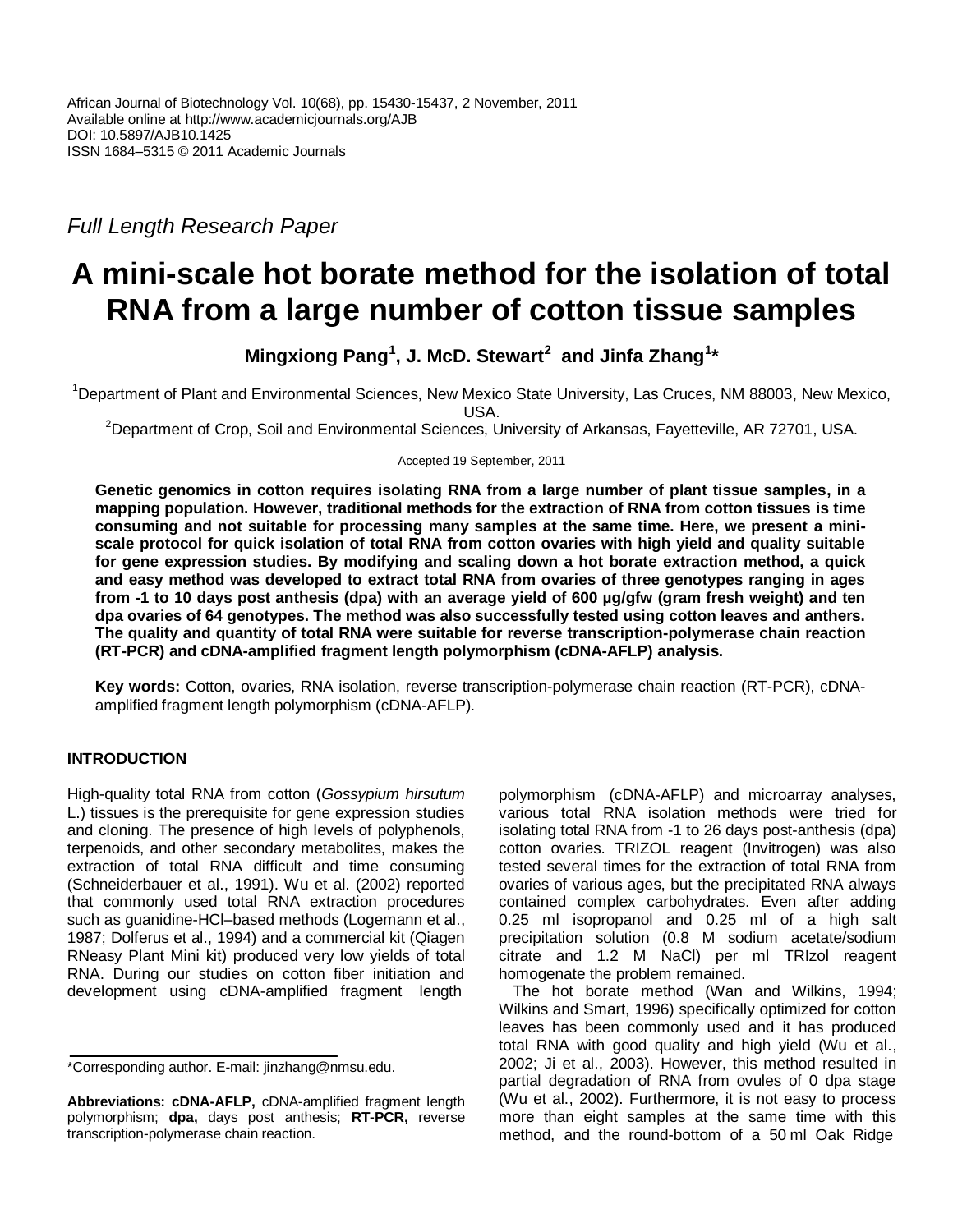centrifuge tube results in a dispersed pellet and decrease in total RNA recovered. Thus, traditional methods for the extraction of RNA from cotton tissues are time consuming and not suitable for processing many samples at the same time. However, genetic and functional genomics in plants including cotton requires, isolating the RNA from a large number of plant tissue samples or a mapping population. The objective of this study was to overcome these problems encountered in RNA extraction and develop a quick as well as a simple method by scaling down the hot borate method. The modification uses 1.5 ml tubes only and homogenization of tissue powder is done using 2.5 mm zirconia/silica beads. Furthermore, a large number of cotton tissue samples were first ground in liquid nitrogen in a mortar and pestle and stored until RNA isolation. This procedure resulted in both high yield and quality of total RNA. We were able to process 48 samples in three days with the mini-prep method, as compared with only eight samples using the traditional large scale method (Wan and Wilkins, 1994). The total RNA isolated was suitable for RT-PCR, cDNA-AFLP and other analyses to study genome-wide transcript profiling. This procedure is routinely used to isolate total RNA in our laboratory for microarray analysis, cDNA pyrosequencing studies and construction of microRNA as well as cDNA-AFLP libraries (Zhang et al., 2007; Curtiss et al., 2011; Rodriguez-Uribe et al., 2011; Pang, 2009; Pang et al., 2011). This quick method is especially suitable for molecular biology laboratories that are not well equipped or where commercial RNA isolation kits are unavailable in developing countries.

#### **MATERIALS AND METHODS**

Cotton tissues were all collected from field-grown plants. Cotton ovaries were collected from the developmental stages of -1, 0, 4, 8 and 10 dpa in three cotton cultivars; Acala 1517-99 (*Gossypium hirsutum* L.), Pima Phy 76 (*Gossypium barbadense* L.), and SG 747 (*G. hirsutum* L.). Anthers and leaves from the three cultivars were also harvested for RNA extraction. 64 lines were selected from a backcrossing inbred line (BIL) population for RNA extraction from ovaries (developing bolls) at 10 dpa. All ovaries and other tissues were frozen in dry ice or liquid nitrogen in the field and then transferred to a -80°C refrigerator in the laboratory without thawing for storage, until they could be processed. Additionally, ovules, anthers and/or leaves from Pima S-1 and 57-4 (both *G. barbadense*) and their F<sub>1</sub> hybrid and anthers from 8518, 8518R and D8R (all *G. hirsutum*), and young leaves from *G. herbacium*  africanum (A<sub>1</sub>) and *G. raimondii* (D<sub>5</sub>) were harvested and flash frozen in liquid nitrogen.

#### **Preparation of glassware and tubes**

To inactivate RNases, glassware metal spatulas, mortars and pestles were wrapped in aluminum foil and baked overnight at 250°C oven. One mortar and pestle, and one spatula were prepared for each sample. Plastic-ware was thoroughly rinsed in

0.1 M NaOH, 1 mM EDTA as well as RNase-free ddH<sub>2</sub>O rinsing and autoclaving. Alternatively, chloroform-resistant plastic-ware was rinsed with chloroform to inactivate RNases.

#### **Solutions and reagents for RNA isolation**

Water for all dilutions and pertinent solutions was prepared with 0.1% diethyl pyrocarbonate (DEPC). DEPC-ddH<sub>2</sub>O was used to prepare the Tris-HCl buffer by adding Tris-base (molecular biology grade, RNase and DNase free) and the pH was adjusted to a desired value with DEPC-treated HCl.

Hot borate extraction buffer: for 100 ml solution (Wan and Wilkins, 1994; Wilkins and Smart, 1996), 0.2 M sodium borate dehydrate (Borax), 7.62 g; 30 mM ethylene glycol bis (betaaminoethyl ether)-N,N'-tetraacetic acid (EGTA), 1.14 g; 1% sodium dodecyl sulfate (SDS), 1 g; and 1% sodium deoxycholate (1 g) were used and pH was adjusted to 9.0 with 5 M NaOH. After mixing the ingredients thoroughly, it was made to 100 ml with preheated ddH2O, then, 50 μl DEPC was added and mixed thoroughly. After pipetting into 20 ml aliquots and autoclaving for 30 min, it was stored at -20°C until use. The following was added to prepare 20 ml of the extraction buffer; 10 mM dithiothreitol (DTT), 0.0308 g; 1% Nonidet-40 (NP 40 ), 0.2 ml; and 2% polyvinylpyrrolidone 40,000 (PVP 40), 0.4 g which were mixed until dissolved. Other solutions and reagents used for RNA isolation included: 10 mg/ml proteinase K; 2 M KCl (filtered, DEPC treated and autoclaved); 8 M LiCl (filtered, DEPC treated and autoclaved); 2 M KOAc, (pH 5.5, filtered, DEPC treated and autoclaved); 3 M NaOAc, (pH 4.5, filtered, DEPC treated and autoclaved); TE [10 mM Tris (pH 8.0), 0.1 mM EDTA (pH 8.0)], DEPC treated and autoclaved; 0.1% DEPC-ddH<sub>2</sub>O: 1 ml DEPC was added to 1 L ddH<sub>2</sub>O, treated at 37°C overnight, and then autoclaved; Ethanol; Qiagene MinElute/RNeasy column.

#### **RNA isolation protocol**

1. Cotton tissues stored at a -80°C freezer were ground in liquid nitrogen into powder using a mortar and pestle and transferred to the original tube for storage at -80°C.

2. Water bath was preheated to 80°C and an incubator to 42°C. The extraction buffer (with PVP, DTT and NP-40) was heated to 80°C to equilibrate the buffer. 850 μl extraction buffer was added to a 1.5 ml tube with two or three 2.5-mm zirconia/silica beads.

3. About 200 mg of ground cotton tissue sample were added to the tube, homogenized for 1 min, and then 50 μl proteinase K solution was added, and incubated at 42°C for 1½ h.

4. 68 μl 2 M KCl was added and incubated on ice for 1 to 3 h.

5. It was centrifuged for 20 min at 4°C and supernatant fraction was transferred to a new tube, and the volume determined.

6. 1/3 volume 8 M LiCl (about 320 µl) was added to make a final concentration of 2 M (should not exceed this), vortexed immediately and incubated on ice overnight or for more than 3 h.

7. It was centrifuged for 20 min at 9,000 *g* and 4°C, and supernatant was discarded.

8. Pellet was washed in ice-cold 2 M LiCl at least twice if supernatant remained colored.

9. Pellet was re-suspended in 300 μl DEPC-ddH<sub>2</sub>O by vortexing.

10. It was centrifuged for 10 min at 12,000 *g* and 4°C to remove undissolvable material, and supernatant fraction was transferred to a new tube.

11. 30 μl ice-cold 2 M KOAc (pH 5.5) was added and incubated on ice for 15 min.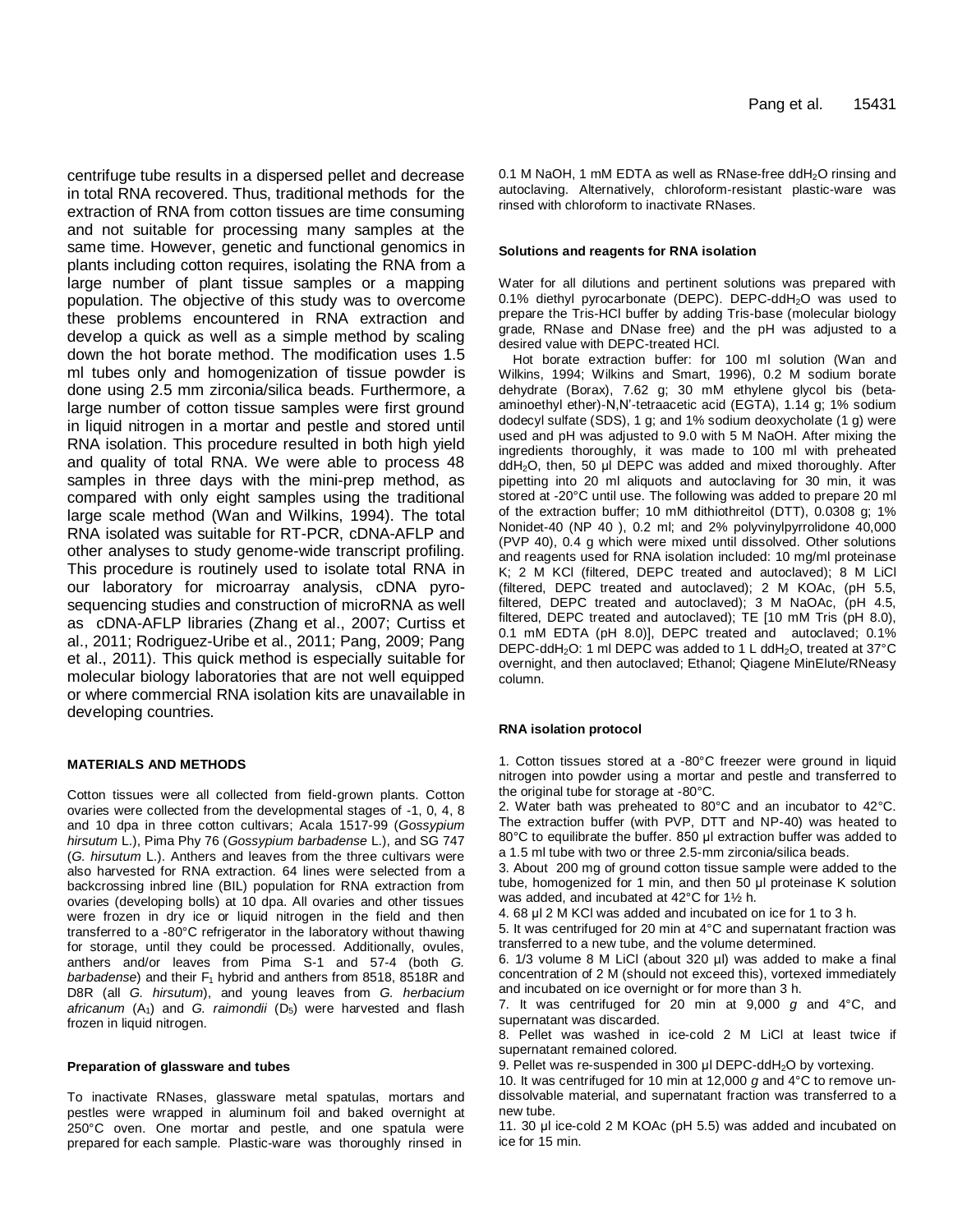12. it was centrifuged for 10 min at 12,000 *g* and 4°C to remove undissolvable material.

13. Supernatant was transferred to a new tube and precipitated with 990 μl ice-cold 100% ethanol overnight at -20°C or for few hours at -80°C.

14. Pellet RNA was centrifuged for 30 min at 12,000 *g* and 4°C, pellet was washed with ice-cold 70% EtOH, centrifuged for 10 min at 12,000 *g* and 4°C and Speedvac dried for 5 to 10 min, until pellet was clear.

15. Pellet was re-suspended in 50 μl DEPC-ddH<sub>2</sub>O, RNA was precipitated with 5 μl, 3M NaOAc and 165 μl cold EtOH for a minimum of 2 h at -20°C.

16. It was centrifuged for 20 min at 12,000 *g* and 4°C; washed with 70% EtOH, and then pellet was dried.

17. It was re-dissolved in 50 μl DEPC-ddH2O.

18. Concentration was determined using a DU 530 UV/Vis spectrophotometer (Beckman Coulter).

19. Total RNA samples were treated with Qiagen RNase-free DNase to remove any genomic DNA contamination, followed by cleaning with an RNeasy MinElute Cleanup kit (Qiagen). Each total RNA sample was then adjusted to 0.5 µg/μl.

#### **RNA isolation using a standard hot borate method**

To compare with the mini-prep hot borate method, RNA from various tissues (2 to 4 g) such as ovules, anthers and leaves from Pima S-1 and 57-4 (both *G. barbadense*), anthers from 8518, 8518R and D8R (all *G. hirsutum*), and young leaves from *G. herbacium africanum* (A<sub>1</sub>) and *G. raimondii* (D<sub>5</sub>) were extracted based on the golden standard hot borate method (Wan and Wilkins, 1994; Wilkins and Smart, 1996).

#### **RNA gel analysis**

To check the integrity of the RNA, 7 µg total RNA were loaded on a 1.2% agarose gel containing 2.2 M formaldehyde and resolved by electrophoresis. After electrophoresis, the gel was stained in ethidium bromide (Sambrook et al., 1989) and the integrity of RNA was judged by the presence and intensity of rRNA bands.

#### **First and second strand cDNA synthesis**

For each sample, 5 µg total RNA was used in a doubled reaction volume for the first strand cDNA synthesis using ProtoScript® First Strand cDNA Synthesis kit (BioLab®). For RT-PCR analyses, the reaction mixture was diluted to 100 μl with ddH2O and 2 μl was used for each RT-PCR reaction. Histone-3 amplified by primers (forward primer, 5AGAGGTCGAGTCTTCGGACA3'; and reverse primer, 5'GCTTGATCTTCTTGGGCTTG3') was used as an internal criterion to verify that equal amounts of total RNA were used in the reactions, as indicated by equal intensity bands of 221 bp amplified for each sample.

The second strand cDNA synthesis was as follows: 40 μl of total first strand cDNA reaction was mixed with 6.0 μl 10X *Escherichia coli* DNA ligase buffer, 2.0 μl dNTPs, 2.0 μl *E. coli* DNA pol I (10 U/ $\mu$ l), 2.0  $\mu$ l RNaseH, 0.5  $\mu$ l *E. coli* DNA ligase and 7.5  $\mu$ l ddH<sub>2</sub>O. The final reaction mixture of 60 μl was incubated for 2 h at 16°C. After the reaction, the second strand cDNA reaction was subjected to purification with a MinElute Reaction Cleanup kit (Qiagen). The purified second stranded cDNA mixture was diluted to 100 ng/μl.

#### **RT-PCR analysis**

Ovary RNA samples from Acala 1517-99 and SG 747 were used to perform RT-PCR using 25 cycles. Five pairs of primers were designed from the following five genes: GhTublin (GenBank accession: AF009565), forward primer-5'CATGGCTTGYTGTTTGATGTAYCG3', reverse primer-5'CTCACGAGCCTCAGAGAAYTCTCC(Y=C/T)3'; GhV-ATPase (AF009568), forward primer- 5'GAAACTGCTAAACTTTTAAG3', reverse primer- 5'CACCTAGTTTCATCCTCC3'; GhTUA4 (AF106570), forward primer- 5'GGCCACCATCAAGACCA3', reverse primer- 5'CGAGGTATTCAACCCTGA3'; GhTUA1 (AF106567), forward primer- 5'TGCCACCATCAAGACCA3', reverse primer- 5'AGCCGAACTACTCGTCA3'; GhSus1 (U73588), forward primer- 5'CTGGGATAAGATCTCCCAG3', reverse primer-5'AAGTCACCATATTTAACTGG3'.

#### **cDNA-AFLP analysis**

64 individual lines from a backcross inbred line (BIL) population were selected for genome-wide transcript profiling, based on cDNA-AFLP. For each sample, 500 ng of purified double stranded cDNAs were used for the detection of cDNA-AFLP (Vos et al., 1995). The adapters for restriction enzymes *EcoR*I/*Mse*I, ligase and primers used in the PCR for pre-selective and selective amplifications followed Vos et al. (1995), with minor modifications (Lu et al., 2008). After selective amplification, the PCR reactions were separated on 5% non-denatured polyacrylamide gel using a Sequi-Gen GT Nucleic Acid Electrophoresis Cell (Bio-Rad) followed by silver staining (SILVER SEQUENCE™ Sequencing System, Promega).

## **RESULTS AND DISCUSSION**

## **RNA yield**

Compared with the grinding method reported by Wu et al. (2002), we found that, collecting and grinding cotton tissues for all plant samples in liquid nitrogen in one unit of time was more convenient for the downstream work of RNA. A portion of the ground tissue powder can be used for RNA isolation, while the remaining powder can be stored for future use in RNA isolation if needed and/or for other purposes such as DNA and/or protein extraction. However, Wu et al. (2002) reported that both grinding tissues in liquid nitrogen and grinding preserved tissues in RNALater with extraction buffer, produced similar quality RNA, but the RNA yield from the latter (1,000 mg/gfw-) was two times higher. Table 1 shows the total RNA yield for 15 samples from the three cultivars at five different stages of boll development. The total RNA yields from different samples were highly consistent, ranging from 440 to 770 µg/gfw ground ovary tissues and averaged as 608 µg/gfw; 50% higher than that reported by Wu et al. (2002) using the same grinding method. An exception was Acala 1517-99 at -1 dpa, where considerable complex carbohydrate co-precipitated with total RNA due to unknown reasons, resulting in very low RNA concentration (77.5 µg/gfw).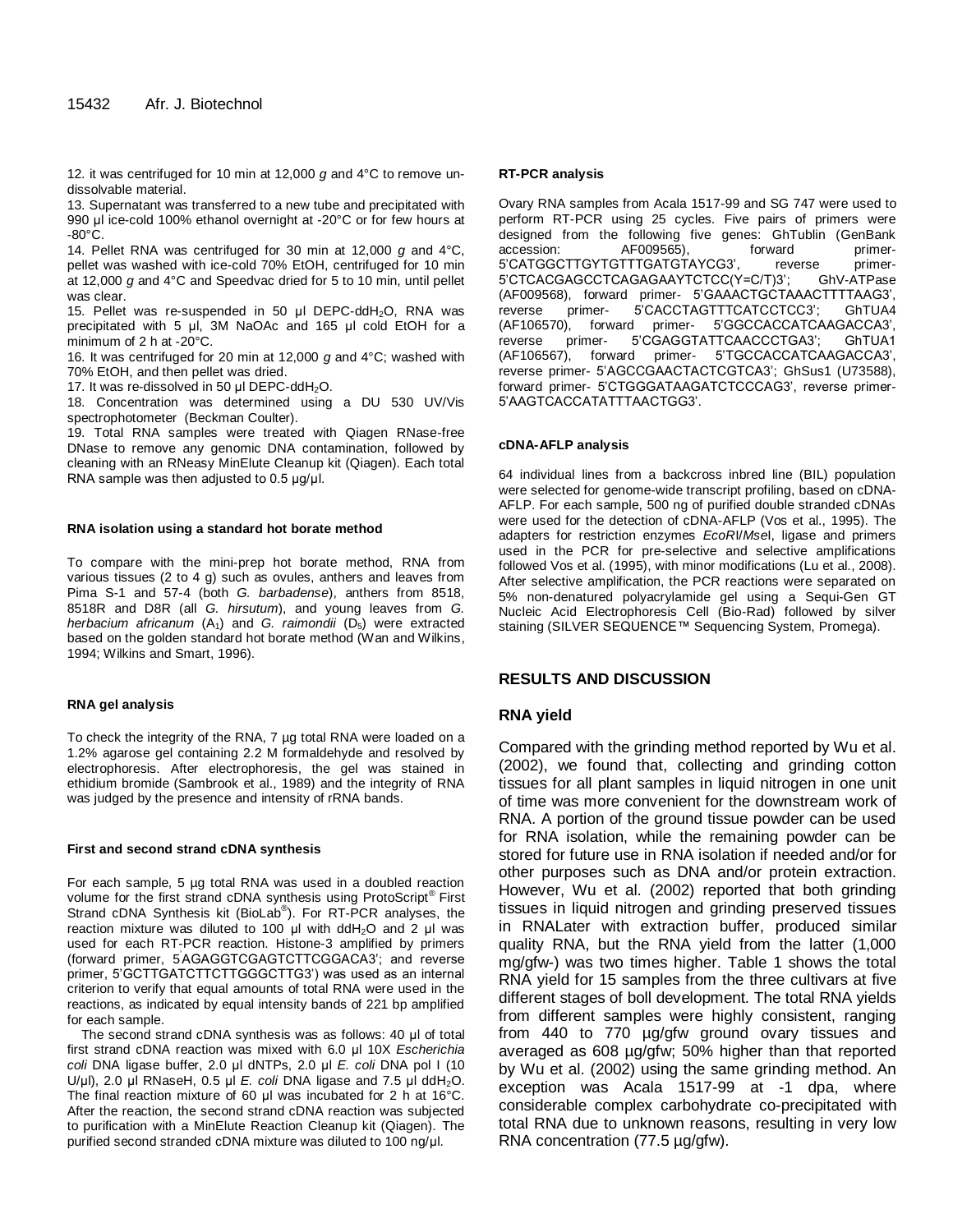| Genotype           | $-1$ dpa | 0 dpa | 5 dpa | 8 dpa | 10 dpa | <b>Mean</b> | <b>Std</b> |
|--------------------|----------|-------|-------|-------|--------|-------------|------------|
| 1517-99            |          |       |       |       |        |             |            |
| RNA yield (mg/gfw) | 78       | 705   | 740   | 463   | 440    | 485         | 266        |
| A260/A230          | nt       | 2.22  | nt    | 2.04  | nt     | 2.13        | 0.13       |
|                    |          |       |       |       |        |             |            |
| <b>Phy 76</b>      |          |       |       |       |        |             |            |
| RNA yield (mg/gfw) | 505      | 770   | 888   | 670   | 565    | 680         | 154        |
| A260/A230          | nt       | 1.82  | 1.72  | nt    | nt     | 1.77        | 0.07       |
|                    |          |       |       |       |        |             |            |
| <b>SG 747</b>      |          |       |       |       |        |             |            |
| RNA yield (mg/gfw) | 720      | 710   | 753   | 668   | 455    | 661         | 119        |
| A260/A230          | nt       | 2.22  | 2.17  | 2.05  | 2.08   | 2.13        | 0.08       |

**Table 1.** Total RNA yield (µg/gfw) for different genotypes and different ovary development stages extracted using the mini-scale method.

gfw, grams fresh weight-, 200 mg per tissue sample; dpa: days post-anthesis; Std: standard deviation; A260/A230, ratio of spectrometer readings under wavelength 260 and 230 nm, respectively; nt, not tested.

**Table 2.** RNA quality and quantity from ovule tissues extracted using the large scale method (Wan and Wilkins, 1994).

| <b>Parameter</b>   | Pima S-1(0 dpa) | 57-4(0 dpa) | Pima S-1(1 dpa) | 57-4(1 dpa) | Mean | Std  |
|--------------------|-----------------|-------------|-----------------|-------------|------|------|
| Tissue weight (g)  | 2.05            | 2.08        | 2.10            | .80         |      |      |
| RNA yield (mg/gfw) | 1010            | 1050        | 800             | 620         | 870  | 200  |
| A260/A230          | 2.13            | 2.14        | 2.23            | 2.21        | 2.18 | 0.05 |

A260/A230, ratio of spectrometer readings under wavelength 260 and 230 nm, respectively; gfw, grams fresh weight; dpa, days postanthesis; Std, standard deviation, respectively.

|        | Table 3. RNA quality and quantity from anther tissues (-1 dpa) extracted using the large scale method (Wan and Wilkins, |
|--------|-------------------------------------------------------------------------------------------------------------------------|
| 1994). |                                                                                                                         |

| <b>Parameter</b>   | Pima S-1 57-4 |      | 8518 | 8518R | D8R  | Mean | <b>Std</b> |  |
|--------------------|---------------|------|------|-------|------|------|------------|--|
| Tissue weight (g)  | 4.70          | 3.70 | 2.70 | 4.20  | 4.20 |      |            |  |
| RNA yield (mg/gfw) | 410           | 380  | 200  | 300   | 360  | 330  | 80         |  |
| A260/A230          | 2.19          | 2.21 | 2.28 | 2.24  | 2.22 | 2.23 | 0.03       |  |

gfw, grams fresh weight; dpa: days post-anthesis; Std, standard deviation; A260/A230, ratio of spectrometer readings under wavelength 260 and 230 nm, respectively.

As a comparison, the results obtained from the standard hot borate method (Wan and Wilkins, 1994; Wilkins and Smart, 1996) are shown in Tables 2, 3 and 4. The RNA yield from the ovule tissues was highest among the three tissues ranging from 600 to 1,000 µg/gfw with an average of 870 mg µg/gfw (Table 2). Young leaf and anther tissues produced much lower but roughly similar RNA yields (330 vs. 350 µg/gfw). The range for anther tissue was from 200 to 400 µg/gfw (Table 3), while the range for the leaf tissue was 100 to 450 µg/gfw (Table 4). It should be pointed out that, when the standard large scale hot borate method was developed (Wan and Wilkins, 1994; Wilkins and Smart, 1996), the highest RNA yields (1200 to 1500 µg/gfw) from cotton anthers and high RNA yields (600 to1200 µg/gfw) from leaves, petals, ovlules and embyos were reported, while root tissues produced lower RNA yields (300 to 600 µg/gfw). However, using the same method but with small amount of tissues (200 to 400 mg) from leaves, cotyledons and ovules, lower RNA yields (82 to 500 µg/gfw) were obtained (www.eeob.iastate.edu/faculty/WendelJ/ rnaextraction.htm). It appears that cotton total RNA yields differed in tissues, samples and laboraotories/persons.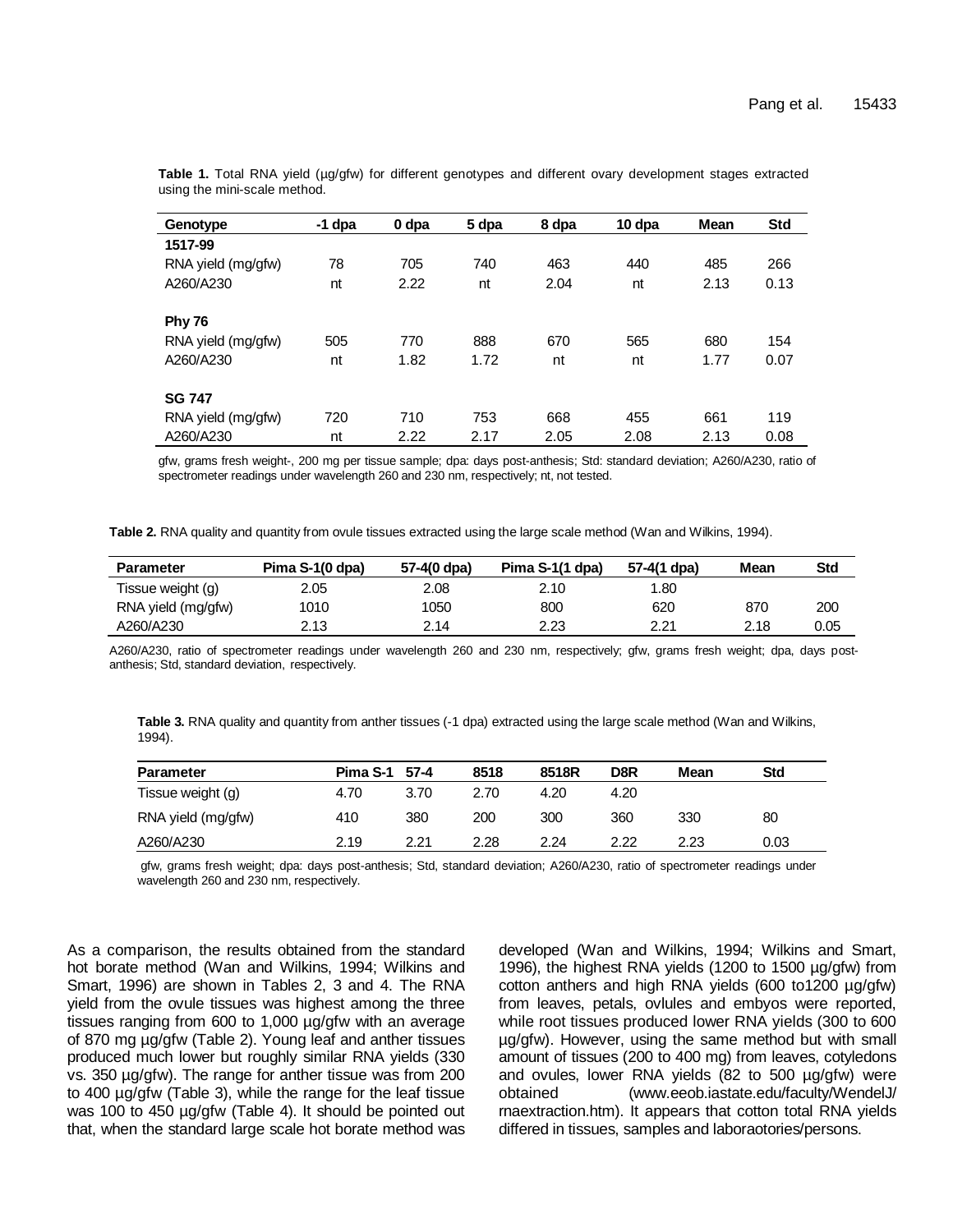|        |  |  |  |  | Table 4. RNA quality and quantity from young leaf tissues extracted using the large scale method (Wan and Wilkins, |  |  |  |  |
|--------|--|--|--|--|--------------------------------------------------------------------------------------------------------------------|--|--|--|--|
| 1994). |  |  |  |  |                                                                                                                    |  |  |  |  |

| <b>Parameter</b>   | Pima S-1 | $57 - 4$ |      | A <sub>1</sub> | D5   | Mean | Std  |
|--------------------|----------|----------|------|----------------|------|------|------|
| Tissue weight (g)  | 4.00     | 4.00     | 4.00 | 4.00           | 4.00 |      |      |
| RNA yield (mg/gfw) | 340      | 360      | 460  | 120            | 460  | 350  | 140  |
| A260/A230          | 1.91     | 1.84     | 1.97 | 0.86           | 2.01 | 1.72 | 0.48 |

gfw: Grams fresh weight; dpa: days post-anthesis; Std: standard deviation; A260/A230: ratio of spectrometer readings under wavelength 260 and 230 nm, respectively.



**Figure. 1**. Electrophoretic analysis of total RNA isolated from developing ovaries at 10 dpa separated on a formaldehyde denaturing agarose gel (1.2%) stained with ethidium bromide. Lane 1, 0.24 to 9.5 kb RNA ladder (GIBCO); lane 2, 1519-99 0 dpa ; lane 3, 1517-99 5 dpa; lane 4, 1517-99 10 dpa; lane 5, Phy76 8 dpa; lane 6, Phy76 10 dpa; lane 7, SG 747 8 dpa; lane 8, SG747 10 dpa). 28S and 18S RNA, together with other RNAs of smaller molecular weights were visible.

## **RNA quality**

Absorption at 230 nm reflects contaminations from carbohydrates, peptides, phenols, or other aromatic compounds. The ratio of A260/A230 should be 2.0 or above for pure RNA samples. However, the ratio in cotton RNA samples usually ranged from 1.7 to 1.9 (Wilkins and Smart, 1996). Using the large scale method, the five leaf tissue samples (Pima S-1, 57-4 and their  $F_1$  hybrid, A<sub>1</sub>, and  $D<sub>5</sub>$ ) gave the lowest ratio with an average of 1.72 (ranging from 1.84 to 2.01 except for one sample with a ratio of 0.86) and standard deviation (STD) of 0.48 because of higher concentration of pigments, gossypol and other polypheonol compounds. However, the ovule (average: 2.18 and std: 0.05) and anther tissues (average: 2.23 and std: 0.03) showed a higher ratio (Table 2 and 3), using the same large scale RNA extraction method (Wan and Wilkins, 1994; Wilkins and Smart, 1996). The ratio for the anther tissue (Loper, 1986) was slightly but insignificantly higher than the ovule tissue. Using the modified mini-prep hot borate method, it appears that developing bolls (ovaries) from Pima (*G. barbadense*), Phy 76 yielded total RNA with lower but acceptable A260/A230 ratios (average: 1.77 and std: 0.07) due to higher gossypol content in this species (Lee 1973), while RNA from the two upland cotton (*G. hirsutum*) genotypes (Acala 1517-99 and SG 747) had similar A260/A230 ratios (average: 2.13) and standard deviations (0.08 to 0.13) (Table 1). Thus, the improved quick RNA extraction method gave high and acceptable RNA quality regardless of cotton tissues, similar to the large scale hot borate method. As shown in Figure 1, in addition to the two major bands of ribosomal RNA (28S and 18S),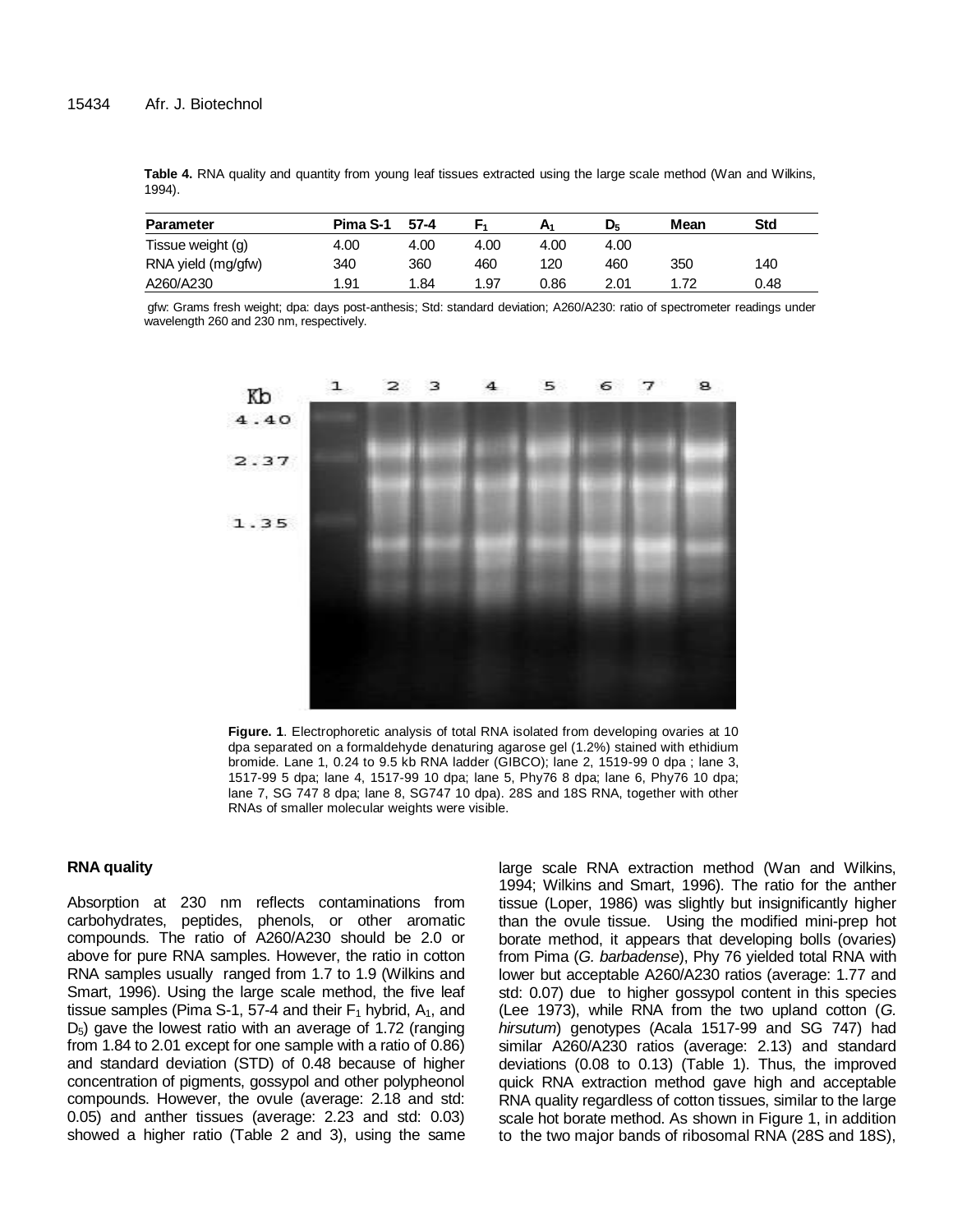

1 2 3 4 5 6 7 8 9 10 11 12 13 14 15 16 17 18 19 20 21 22 23 24 25 26 27 28 29

**Figure 2.** Electrophoretic analysis of RT-PCR products amplified from first strand cDNA and purified total RNA as templates. The primers (forward primer, 5'AGAGGTCGAGTCTTCGGACA 3' and reverse primer, 5'GCTTGATCTTCTTGGGCTTG 3') used were designed from histone-3 gene sequence. Lane 1, DNA ladder; lanes 2 to 15, PCR products (221 bp in size) amplified from first strand cDNA made from 14 ovary RNA samples (in the following order: 0, 5, 8 and 10 dpa ovaries from Acala 1517-99; -1, 0, 5, 8 and 10 dpa ovaries from SG 747 and -1, 0, 5, 8 and 10 dpa ovaries from Pima Phy 76); lanes 16 to 29, PCR results amplified from the same RNA samples (in the same order as above), indicating no genomic contaminations in the purified total RNA.

other RNAs of smaller molecular weights were also distinguishable. We also used the total RNA extracted by this method to successfully clone microRNA (Pang, 2009; Pang et al., 2011). However, most commercial kits for total RNA extraction would not allow for isolation of RNA of small size (below 200bp). Wu et al. (2002) reported that, adding proteinase K during homogenization process reduced RNA degradation and increased RNA yield. Our results are consistent with their findings. We routinely used the improved method in isolating RNA from other cotton tissues such as leaves and anthers and the results were always satisfactory. However, Wu et al. (2002) encountered difficulties in isolating high quality RNA from 7 dpa fibers, using their method due to high content of polysaccharides in the fiber samples. To remove contaminants including polysaccharides from nucleic acids, a cetyltrimethyl ammonium bromide (CTAB)-based cleanup procedure can be implemented as proposed by Zhang and Stewart (2000). The cleanup procedure was also successful in cleaning cotton RNA (Zhang, unpublished), without the need of using commercial columns. If this mini-prep CTAB-based DNA/RNA cleanup procedure is adopted for cotton RNA extraction, at least 100 samples can be processed in two days. Our experience indicates that when young and small tissues are used for DNA isolation, grinding in liquid nitrogen is unnecessary when beads are used for in-tube maceration by high speed shaking. This procedure may be applied to RNA extraction, thus saving time in grinding samples using liquid nitrogen.

## **RT-PCR, cDNA-AFLP and other molecular analysis**

For the fact that, the concentration of total RNA from -1 dpa ovaries of Acala 1517-99 was low, only 14 samples were used in RT-PCR. As shown in Figure 2, the 14 samples (far left) are RT-PCR products amplified by histone-3 primers. The negative controls (14 samples to the right in Figure 2) had the same PCR conditions but the RNA samples were not subjected to reverse transcription before PCR. To further confirm the RT-PCR results, five cloned genes implicated in fiber development were selected. Figure 3, shows the differential expressions of the five genes at different ovary development stages in the two cultivars tested. The RNA was also further used for quantitative RT-PCR analysis and showed satisfactory results (Pang 2009; Pang et al., 2011; Rodriguez-Uribe et al., 2009, 2011; Curtiss 2010; Curtiss et al., 2011).

Figure 4, shows a part of a polyacrylamide gel, for a set of cDNA–AFLP. The amplification bands were clear and distinguishable. Using ovary total RNA from Pima Phy 76, SG 747 and Acala 1517-99 extracted by the modified method, cDNA libraries were constructed based on AFLP analysis for comparative gene sequence analysis and a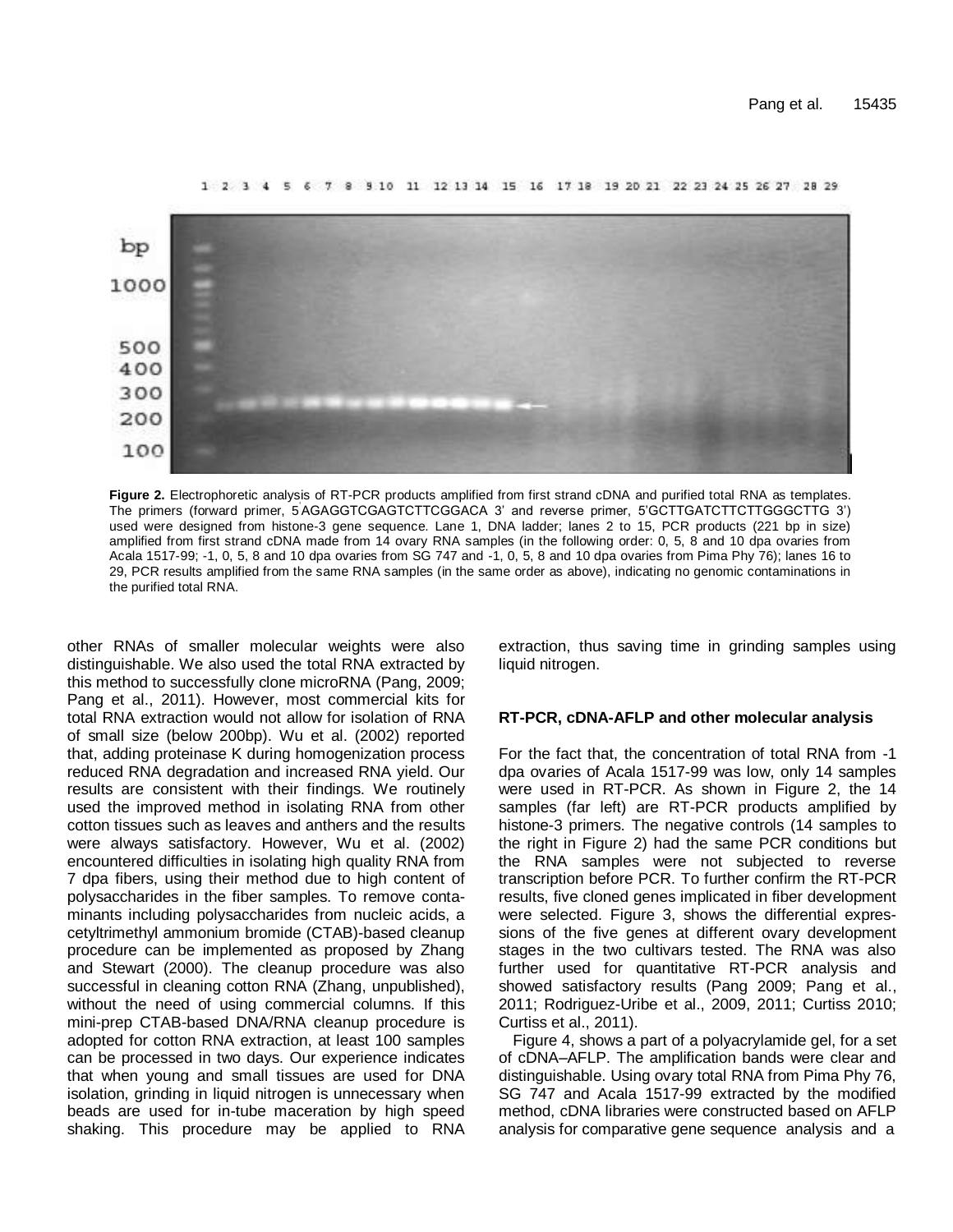

**Figure 3.** Electrophoretic analysis of RT-PCR products amplified for primers designed for genes. Histone-3 was used as an internal standard. The ovary samples were Pima Phy 76 (lanes 1 to 4) and SG 747 at 0, 4, 8 and 10 dpa (lanes 5 to 8)



**Figure 4.** A partial gel image of cDNA-AFLP products separated on polyacrylamide gel electrophoresis. Lanes 1 to 6, cDNA-AFLP from 10 BIL lines; Lane 7, 100bp DNA ladder.

number of single nucleotide polymorphisms (SNP) were also detected (Zhang et al., 2007). Using ovary RNA extracted by the mini-scale hot borate method, we performed genome-wide gene expression studies on 64

backcross inbred lines, developed from a cross between Upland cotton and Pima cotton and more than 140 qualitative expression markers were identified, cloned and sequenced (Pang, 2009). The RNA isolated was of